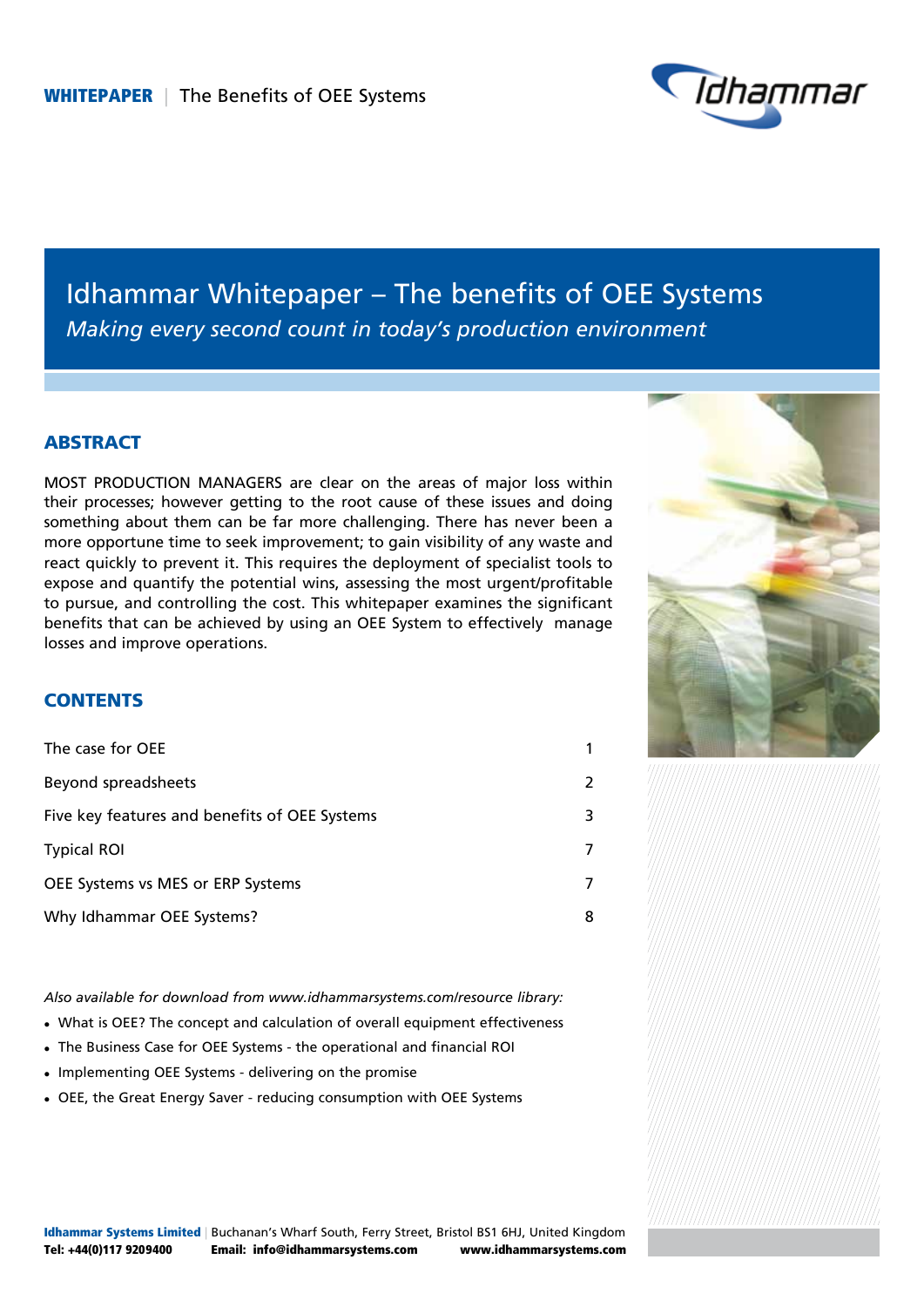# Introduction: the case for OEE



Equipment failure is just one category in the total profile of possible failures. In today's high-pressuremanufacturing environment, time constraints and lack of data often result inexpedient quick-fixes over root cause analysis. Nevertheless, the fact remains that with the right information, each deficiency could be an opportunity for increased productivity, profitability, and staff morale.

Many manufacturers are already using Overall Equipment Effectiveness (OEE), both as a performance indicator and as a catalyst for change. OEE is the standard metric used to "keep score" of manufacturing performance by taking a broad view of all aspects of production. Part of the lean manufacturing toolkit, OEE seeks to drive all elements of waste out of manufacturing processes.

The metric is calculated by multiplying together:

### OEE = Availability x Performance x Quality.

- **Availability:** a measure of the time the plant was actually available for production compared to the manufacturing requirements. Any losses in this area would be due to major breakdowns or extended set up time.
- Performance: the rate that actual units are produced compared to the designed output. Losses in this area would be due to slow running speed, minor stoppages or adjustments, and material shortages.
- Quality: a measure of good quality, saleable product, minus any waste. Losses for this element would be damaged rejects or products needing re-work.

A percentage OEE score is calculated to indicate the relative level of performance against the optimum that can be achieved. Lost opportunity is highlighted, and reducing this waste leads to increased profitability:

- OEE uncovers previously hidden losses. The result is the ability to produce the same volume in less time (SILT), or to produce more volume in the same time (MIST).
- Improved manufacturing efficiency has a dramatic knock-on effect on energy consumption; increases in OEE score are tightly coupled with energy savings.
- OEE can save companies from making inappropriate investments. An integral component of a Total Productive Maintenance (TPM) framework, OEE has become the de facto manufacturing performance metric for manufacturer's intent on maximising their asset performance and operational efficiency.

While a spreadsheet-based implementation of OEE can highlight areas of improvement, a great deal of time is taken up manipulating and analysing data rather than working on actual improvement. More complex manufacturing facilities will outgrow their spreadsheets very quickly and at that point it is appropriate to look for more powerful OEE analysis tools.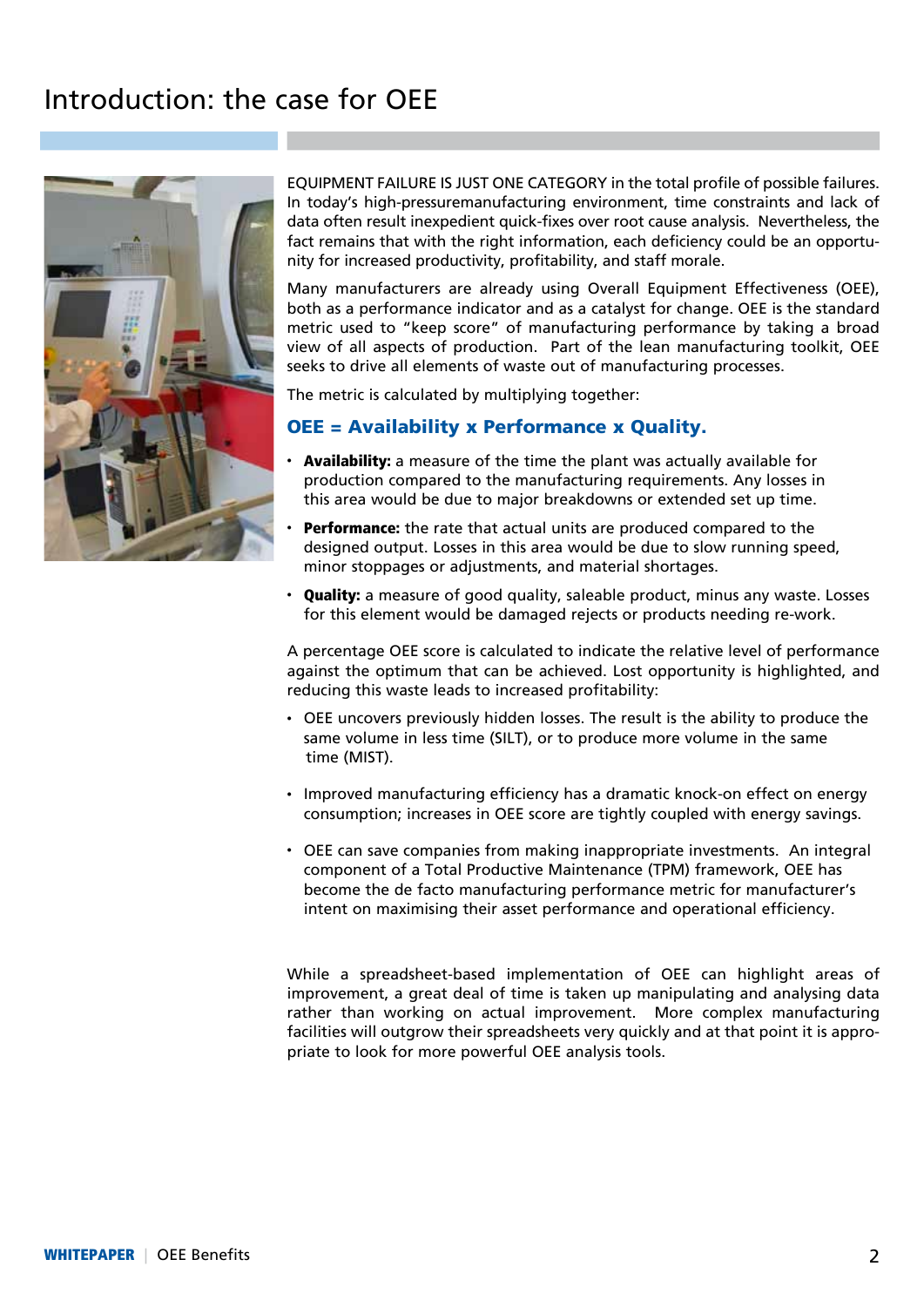Whether you Are new to oee, or already using the metric to support your production environment, you will probably start out using spreadsheets to capture your OEE data.

However, after a while, and when you reach a certain level, this approach is severely limited by the complexity of data handling, manual reporting overheads, and the inability to perform root cause analysis. The following table compares the use of spreadsheets to capture OEE data and the benefits of using a dedicated OEE system.

| OEE Spreadsheet method                                                                                                                                               | <b>Using an OEE System</b>                                                                                                                |
|----------------------------------------------------------------------------------------------------------------------------------------------------------------------|-------------------------------------------------------------------------------------------------------------------------------------------|
| Customers typically report that data han-<br>dling and reporting takes around 20 hours<br>per month, per production line, and output<br>is limited                   | Data may be manually or automatically<br>captured and flexible, user-defined reports<br>automatically generated at the touch of<br>button |
| There is no easy way of analysing the detail<br>behind the data                                                                                                      | Ability to drill down to the detail behind<br>the data to identify the cause                                                              |
| Errors can creep in through transcription to<br>the spreadsheet; failure to record all stop-<br>pages; and estimated rather than calculated<br>waste figures/outages | Every second of production can be account-<br>ed for and analysed                                                                         |
| Timeliness of reporting and level of detail is<br>dependent on manual processes                                                                                      | Automatic data capture delivers accurate<br>real-time management information                                                              |
| Spreadsheets are limited to a single user<br>access. Concurrent users will be faced with<br>"Read Only" access barriers                                              | Multi-user access to an easy to use system<br>with information available on-demand                                                        |
| Data security and potential data loss due to<br>erroneous delete/ copy-paste activity threat-<br>ens the integrity of the data                                       | Built in features prevent unauthorised access<br>and data repository is secure and backed up                                              |

#### Improving management information to easily identify the top losses

OEE systems can identify the areas of greatest opportunity for improvement, (or greatest loss), helping to guide and prioritise continuous improvement programmes to start with the areas that offer greatest potential return on asset. Powerful reporting capabilities give clear real-time visibility of what's going on in production, and allow drill-down to the reasons behind processing problems.

#### Supporting a culture of "Lean"

It is widely recognised that significant manufacturing performance improvement is driven from the shop-floor up and supported by a top-down management ethos of engagement. Organisations that benefit most from lean manufacturing are using OEE to inform, train and motivate their workforce. The clear, visible data that OEE systems provides galvanises action, eliminates guesswork and finger-pointing, and provides the basis for team-based problem solving at all levels of the organisation.

*"Small improvements in OEE can result in big improvements to profitability, a 10% improvement in OEE can result in a 50% improvement in ROA (return on assets),with OEE initiatives generally ten times more cost-effective than purchasing additional equipment."*

R. Hansen, OEE for Operators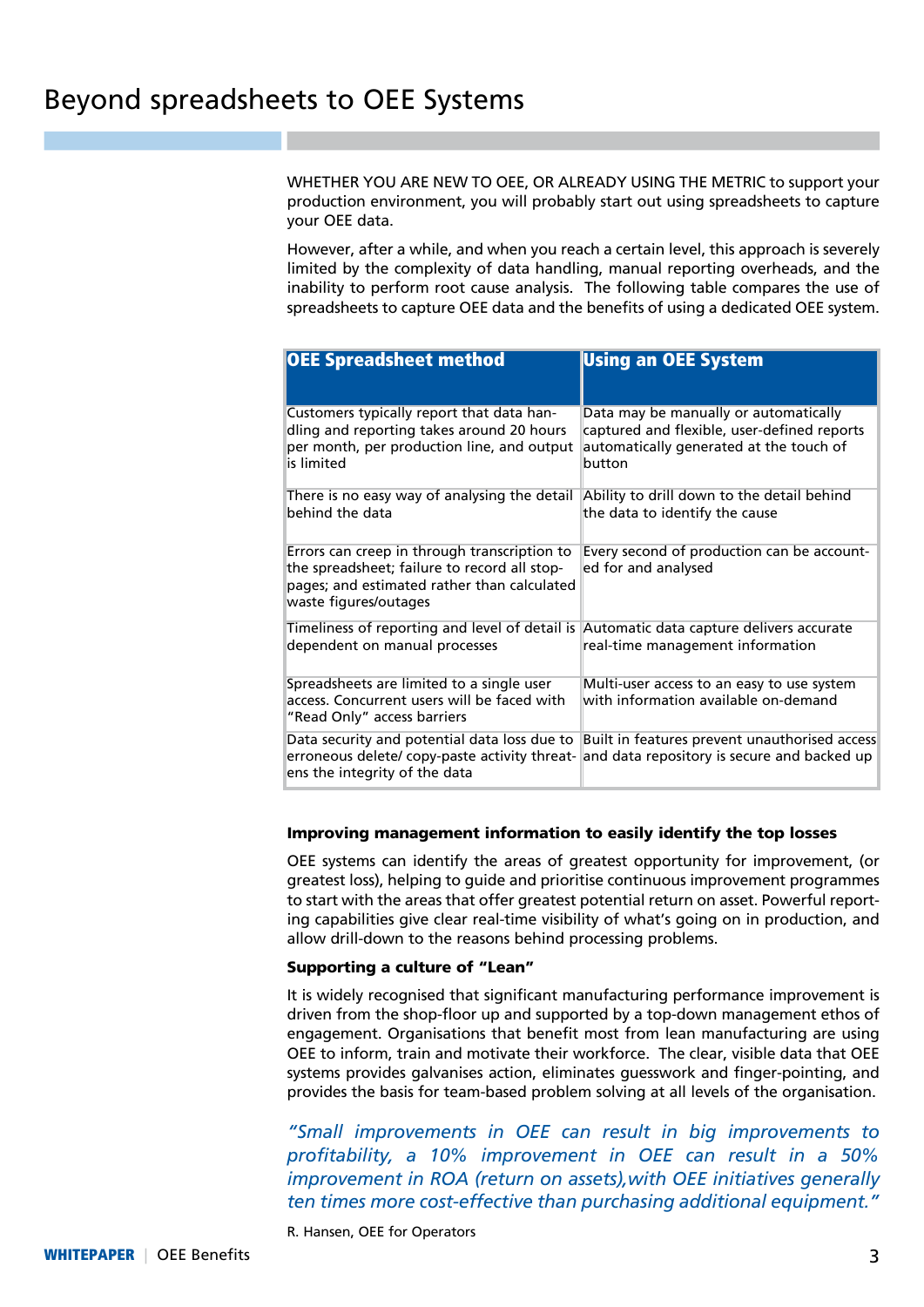# Five key features and benefits of OEE Systems



There are many benefits to using an oee system, with some specific to industry sector and environment; however, the following five headings cover the key benefits that can be experienced by any organisation.

#### 1. Greater accuracy of information through automatic data capture

Implementing a dedicated OEE system will greatly enhance continuous improvement and lean manufacturing programmes regardless of the method of data collection and input. Indeed, the established OEE systems operate independently of how data is gathered; supporting manual input as well as portals linking to online PLCs and SCADA systems.

However, while manual data capture is far better than no data capture, automatic data capture for OEE measurement provides a step increase in accurate, real-time data collection that also leads to the elimination of factoryfloor paperwork. The accuracy of manual data capture with paper-based production line logs is limited due to:

- Missing or ignoring product stops
- Operators, busy fixing problems struggling to accurately record lost time
- <sup>l</sup> Manually recording the exact time of production start-up proving too complex
- Paper-work on the factory floor getting lost or damaged and requiring addi tionalmanual handling and processing

Automatic data collection becomes critical once OEE is above 65%. At this level of OEE, losses are often performance related and generally comprise a large frequency of small time periods. For example 240 stops of 15 seconds each in an 8 hour shift is still an hour lost, but is almost impossible to record accurately on paper logs. As a result the operator receives little feedback on current performance and critical decisions may be made on inaccurate data.

A dedicated data capture system can improve the accuracy and relevance of the data to the OEE system by recording the product, reject counts and failure times automatically and then involving the operator to confirm the reason for the event. This approach includes three significant benefits:

- 1. Every loss is recorded, including minor stoppages to ensure that everything is accurately measured and monitored
- 2. The operator is fully involved and quickly aware of the situation, with realtime management information to support decision making such as 'time to finish this product at current performance', and the 'worst stoppage events this and last shift
- 3. Completely paper-less data capture, removing paper from the shop-floor

Automatic time recording also provides a further benefit - the ability to manage plant start-ups. If we schedule the plant to start at 06:00, at exactly 06:00 the software will check for a running signal and product counts. If none are found the stop is recorded and the operator must select a reason for the 'failure'. One pharmaceutical company has saved almost 20 minutes per line, per day by addressing this type of loss.

Line Data Portal (LDP) systems, designed for touch-screen capability, are available for both manual and automatic data capture, collecting information about product counts, waste counts and a range of stoppage events fundamental to the calculation of Overall Equipment Effectiveness. LDPs enable production specialists to improve factory efficiency through more accurate OEE data and by presenting the information in an easily configurable graphic format for faster, better informed analysis.

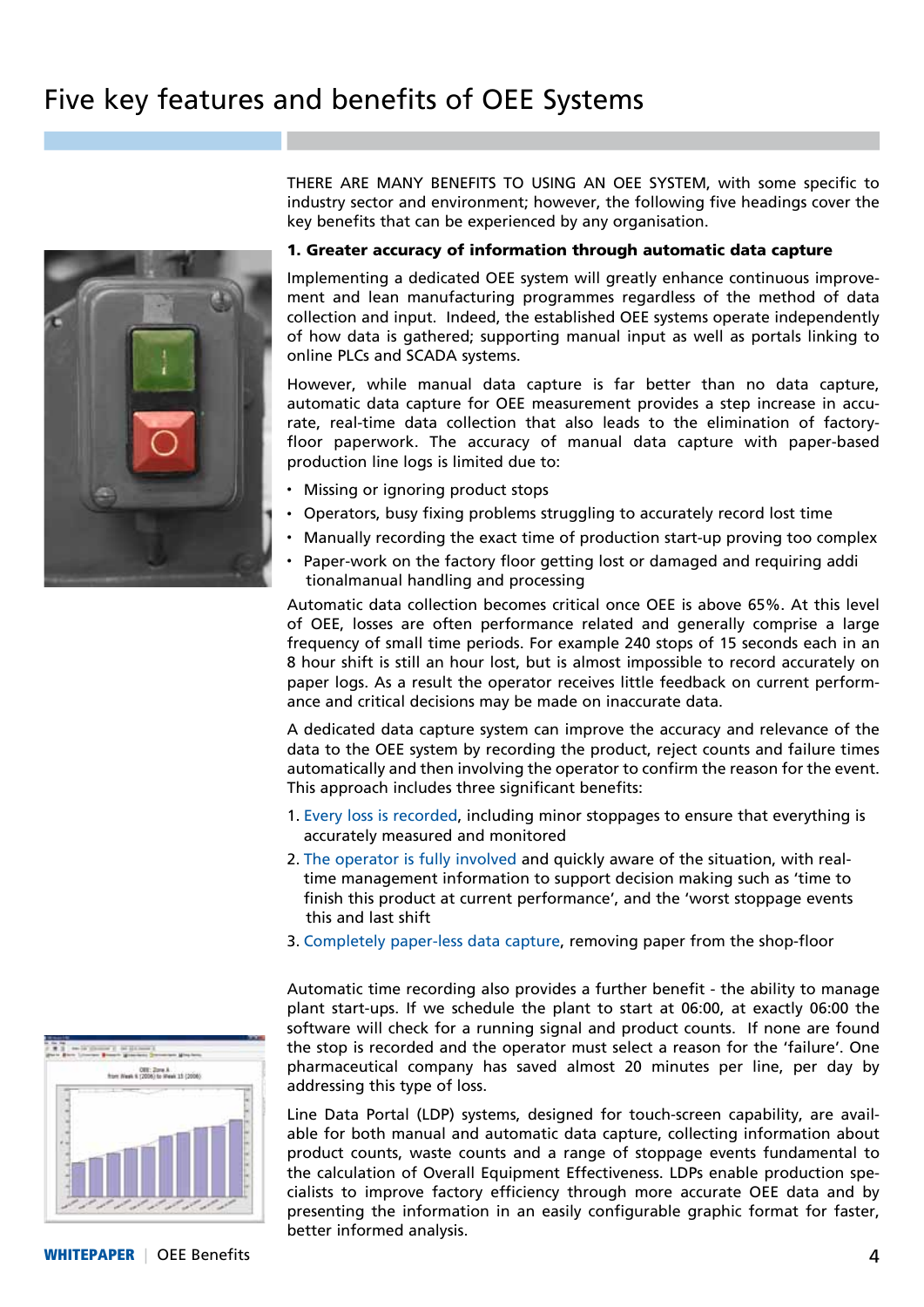

*Example of Idhammar OEE Dashboard report screen*

#### 2. Clear, visible reporting to inform decision making

Clear, accurate and real-time reports provide clear evidence of loss and make action unavoidable. Available at the touch of a button, OEE systems eliminate the need to spend time manipulating data, freeing staff to focus on the improvement agenda. Keeping OEE measurement a simple and standard process enables groupwide comparison of lines, plants and sites. The Idhammar OEE System is already benefiting a number of larger organizations, providing the data from as many as 32 different sites in 10 geographies on a single database.

By clearly and continuously indicating performance against key metrics, dashboards enable manufacturing managers to take greater control of the daily management of plant assets. OEE Dashboards and Andon software modules deliver real-time intelligence on the Overall Equipment Effectiveness of a plant, allowing decision makers to proactively track, monitor and respond. Dashboards provide shop-floor wide display of KPIs, while Andon Boards are placed on the end of the line to provide line-specific KPIs for use by the line improvement team.



*Traffic lights used in Idhammar's unique OEE Improvement Agenda*

#### 3. Integrated Improvement Agenda to make action unavoidable

Having an industry standard measurement in place to gauge how well you are doing is important, but it is what improvement teams do with the information that counts. Establishing priorities and dealing with them could not be easier if you have the right system in place to facilitate change. Part of the best-practice 'Accountability' process (measure, prioritise, allocate, resolve) is to review the 'Top 5' losses and assign each of them to the individual best able to resolve them. Each time a review session identifies what needs to be done, the tasks are recorded for each participant. Figures for the costs and savings of resolving the loss can be included along with target completion and review dates, so that progress is tracked and recorded accurately.

Whilst the CI teams and front line managers need to see the OEE and loss details, more senior managers can just review the improvement traffic lights to check their teams are making progress and are on target. More importantly, they can check at a glance to see if there are any recent issues without an improvement plan.

Integrated improvement agendas provide a foundation for essential loss management strategies as measuring and analysing OEE is only the first step in the process. Improvement agendas help to structure objectives, providing steps and flags to plan, monitor, and encourage progress.

#### 4. Enhanced quality monitoring facilities

Many organisations today are driven by standards agencies and environmental/customer requirements, to allocate time and resources to the collection, analysis and management of multiple data points. With real-time, paper-less and automated data gathering, Quality Monitoring (QM) software that integrates with the OEE system can make it easier for you to comply with even the most rigorous of audits and enhance your quality assurance.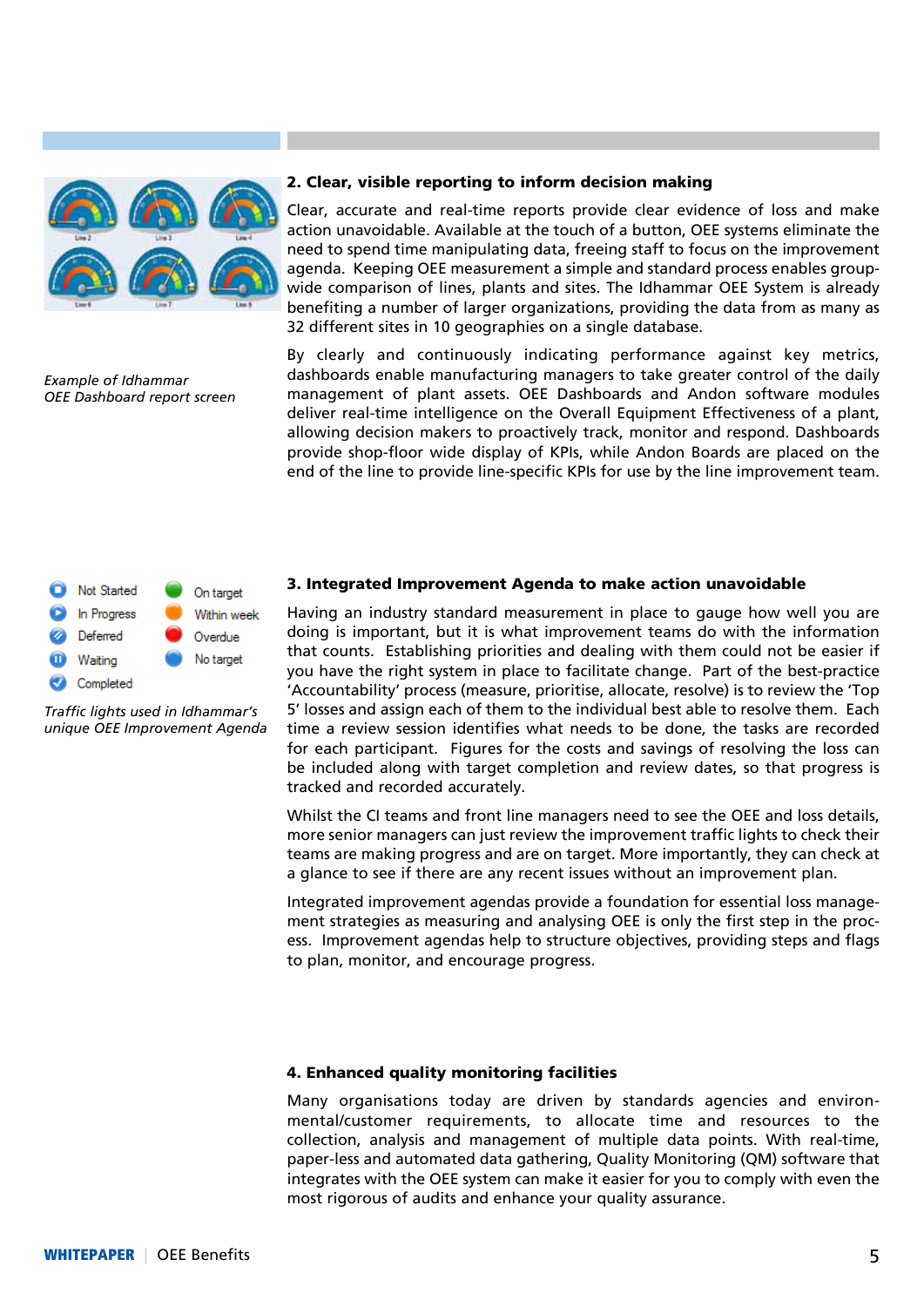#### 5. Increased energy efficiency

A greater awareness of environmental issues, together with rising energy costs and increased Government targets, has caused manufacturing energy consumption to rise to a board-room level concern. It is no longer acceptable for companies to treat energy simply as a fixed cost of production, there is an urgent requirement to monitor and improve energy-efficiency and reduce consumption.

There are a number of major contributors to wasted energy that go beyond the cost of the normal "turn-off" campaign targets:

- 1 Break down much of the plant; conveyors, pumps, ovens, shrink tunnels, etc. continue to cycle, wasting large amounts of energy.
- 2 Start-up many items of plant use more energy at start-up than at normal operating speed, particularly electricity, so if the plant breaks down frequently, more energy will be used.
- 3 Slow running equipment often uses the same amount of energy as equipment running at full capacity.
- 4 Rejects and Scrap these waste all the added-value used to produce them including labour, materials and energy.
- 5 Under-utilised capacity companies invest in additional capacity, unaware that existing lines are under-performing and could provide the production increase they are looking for. It is well proven that improvements to existing plant are 10 times more effective than the installation of new capacity.

The results of one or more of these factors on a normal production cycle can have a dramatic impact on both the productivity and the energy-efficiency of a production line, as illustrated in the diagram below.



High performance OEE systems such as Idhammar OEE provide the rich functionality necessary to expose exactly what percentage of production time is truly productive and to dig deeper to reveal the causes of lost productivity. Even increasing the OEE score by 1% can lead to dramatic savings and turn-around lost production time into a positive contribution to profit.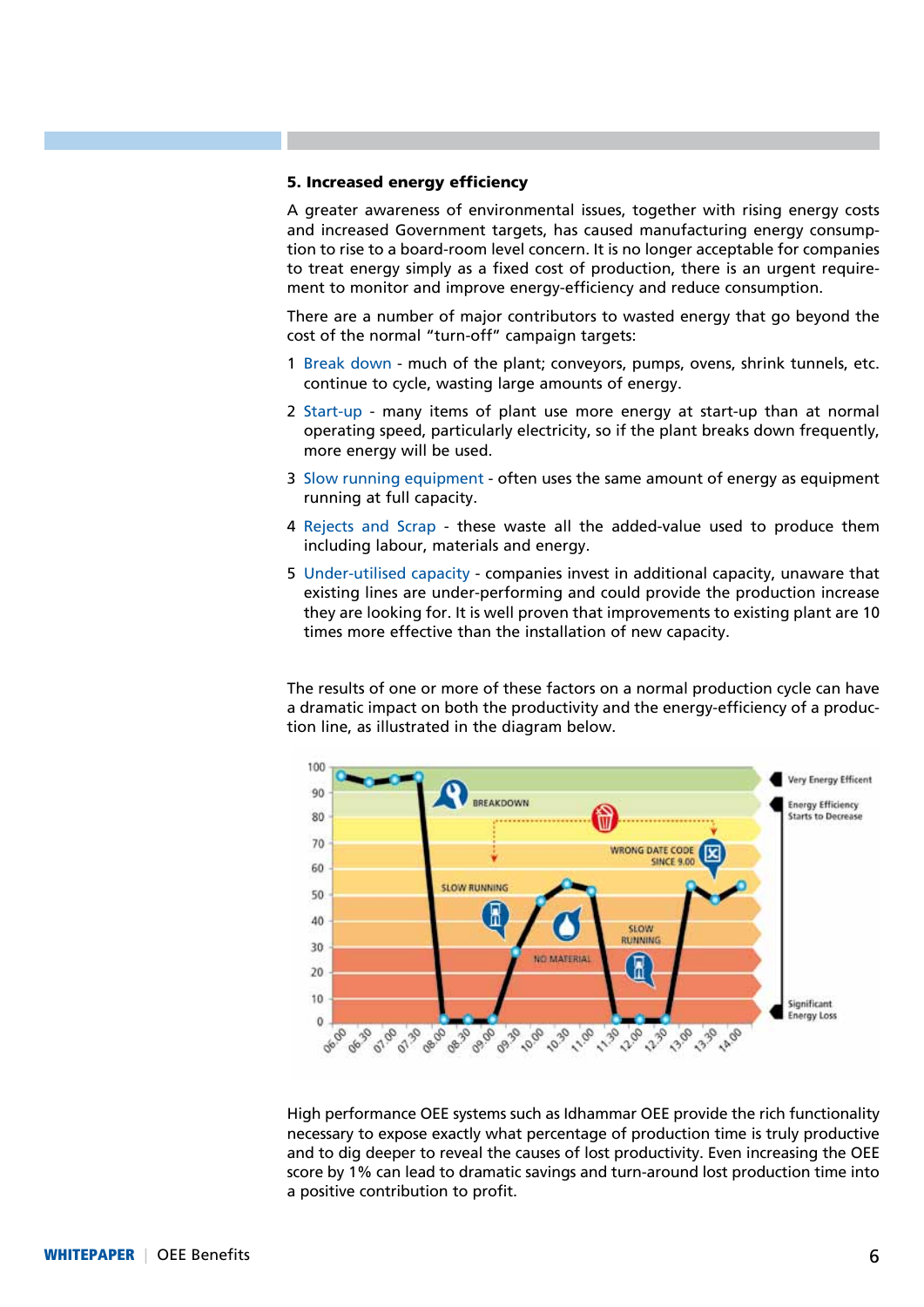## The business case for OEE systems

OEE systems can support bottom-line savings by enabling your operation to:

- Produce the Same unit volume In Less Time (SILT), that is using fewer resources (time, materials, labour) to match the current volume of production OR
- Produce More unit volume In the Same Time (MIST), that is to increase production volume without increasing resources (time, materials, labour).

Additional contributions can be made to the bottom-line from maximising asset performance, delaying the purchase of new equipment, and by enhancing energy efficiency which in turnreduces energy bills. Some real world examples include:

A frozen food manufacturer has calculated that a 1% improvement in OEE across all lines is worth €150,000 per annum and in one year the improvements ranged between 14 and 47%.

A chemical processing plant increased OEE by 5% resulting in €400,000 increased contribution per year.

A bread manufacturer harnessed the power of an OEE system to gain greater production efficiency, reducing their annual gas budget by €400,000 a year.

A bottling plant discovered that each 1% increase in OEE gained €250,000 of contribution per year, they achieved a 22% increase in one key site.

A pharmaceutical company increased packaging machine OEE by 9% in 6 months gaining €315,000 per year.

A food company calculated that each 1% improvement in OEE is worth an annual saving of €800,000.

In most cases, an OEE system pays for itself within six months of full operation. An example business case with some financial scenarios is available from: www.idhammarsystems.com/resource library

### OEE Systems vs. MES/ERP Systems

OEE Systems are a foundational element of the lean manufacturing toolkit, supporting a wide range of lean techniques such as VSM, Six Sigma, Kaizen, and SMED, which can be selected and tailored to your specific environment to drive productivity improvements. In this way OEE systems support agility and flexibility of approach.

Enterprise Resource Planning (ERP) is a company-wide system used to manage and coordinate all the resources, information, and functions of a business from shared data stores. They offer functionality for all business departments, but whilst highly effective for desk based financial control, in reality ERPs tend to lack functionality specific to shop-floor activity.

Manufacturing Execution Systems (MES) seek to optimise workflow by imposing strict business rules through computer control of the manufacturing process.

Both ERP and MES approaches are restrictive - they can take a long time to deploy and disrupt normal working practices for some time. Neither solution offers the breadth and depth of a dedicated OEE system specifically designed for purpose. Nevertheless, some OEE systems (including the Idhammar OEE System) can be fully integrated with ERP and MES systems if required.